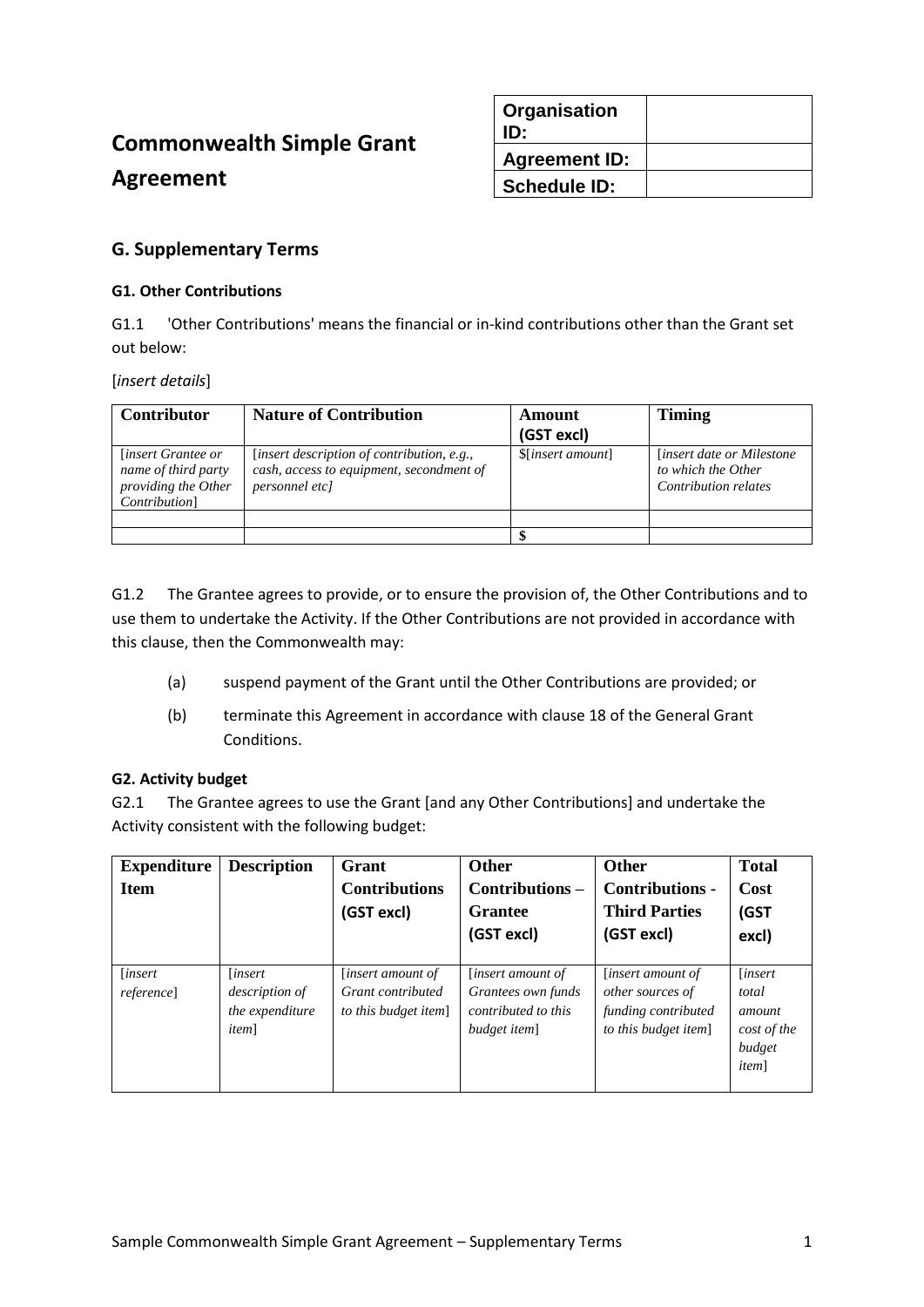## **G3. Record keeping**

G3. 1 The Grantee agrees to maintain the following records:

- (a) identify the receipt and expenditure of the Grant [and any Other Contributions] separately within the Grantee's accounts and records so that at all times the Grant is identifiable; and
- (b) keep financial accounts and records relating to the Activity so as to enable all receipts and payments related to the Activity to be identified and reported.

G3.2 The Grantee agrees to maintain the records for five years after the Activity Completion Date and provide copies of the records to the Commonwealth representative upon request.

G3.3 Term G3 survives the termination, cancellation or expiry of the Agreement.

#### **G4. Audit and acquittal**

Not Applicable

## **G5. Activity Material**

Not Applicable

## **G6. Access**

G6.1 The Grantee agrees to give the Commonwealth, or any persons authorised in writing by the Commonwealth, access to premises where the Activity is being performed and to permit those persons to inspect and take copies of any Material relevant to the Activity.

#### G6.2 The Auditor-General and any Information Officer under the

*Australian Information Commissioner Act 2010* (Cth) (including their delegates) are persons authorised for the purposes of clause G6.1.

G6.3 Term G6 does not detract from the statutory powers of the Auditor-General or an Information Officer (including their delegates).

#### **G7. Equipment and Assets**

G7.1 The Grantee agrees to obtain the Commonwealth's prior written approval to use the Grant to purchase any equipment or Asset for \$5,000 (including GST) or more, apart from those listed in the Budget and/or detailed below:

(a) Not Applicable

G7.2 The Grantee agrees to maintain a register of all equipment and Assets purchased for \$5,000 (including GST) or more with the Grant in the form specified below and to provide the register to the Commonwealth upon request.

| <b>Item</b><br><b>Number</b>   | <b>Description</b>                  | Grant<br><b>Contributions</b>                                  | <b>Other</b><br>Contributions -<br><b>Grantee</b> | Other<br>Contributions -<br><b>Third Parties</b> | <b>Total</b><br>Cost                                |
|--------------------------------|-------------------------------------|----------------------------------------------------------------|---------------------------------------------------|--------------------------------------------------|-----------------------------------------------------|
| [insert]<br><i>reference</i> ] | <i>insert</i><br>description of the | <i>linsert amount of</i><br>Grant contributed<br>to this item] | <i>linsert amount of</i><br>Grantees own funds    | <i>linsert amount of</i><br>other sources of     | <i>linsert total</i><br>amount cost<br>of the item] |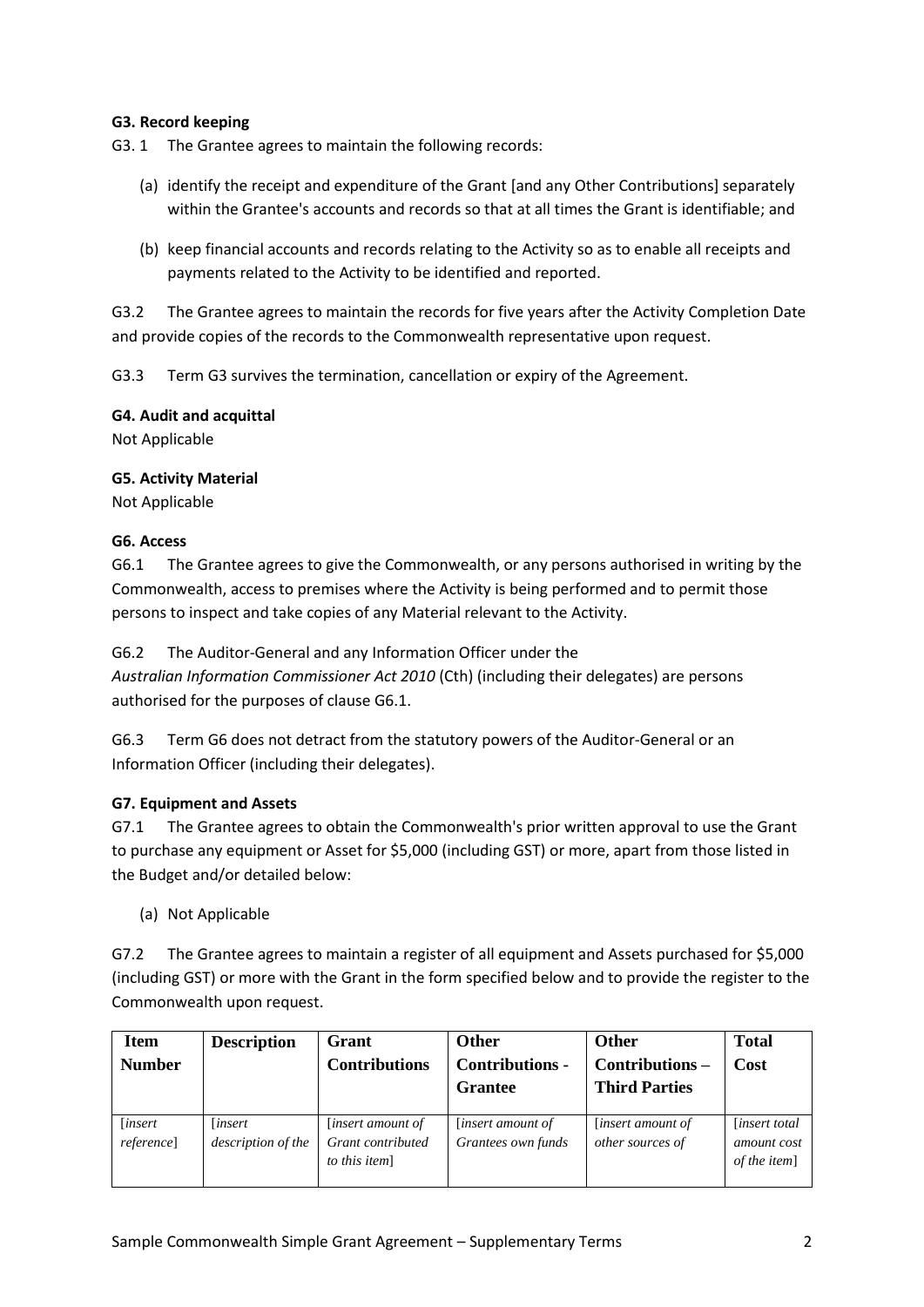| <b>Item</b><br><b>Number</b> | <b>Description</b>            | Grant<br><b>Contributions</b> | Other<br>Contributions -<br><b>Grantee</b> | Other<br>Contributions –<br><b>Third Parties</b> | <b>Total</b><br>Cost |
|------------------------------|-------------------------------|-------------------------------|--------------------------------------------|--------------------------------------------------|----------------------|
|                              | <i>equipment or</i><br>Asset] |                               | contributed to this<br><i>item</i> ]       | funding contributed<br>to this item]             |                      |

G7.3 The Grantee agrees to use the equipment and Assets for the purposes of the Activity.

G7.4 The Grantee must ensure that it owns any equipment and Assets purchased with the Grant for the purposes of the Activity.

G7.5 The Grantee agrees that the proceeds of any equipment and Assets purchased with the Grant disposed of during the Activity must be treated as part of the Grant and used for the purposes of the Activity.

## **G8. Relevant qualifications, skills or checks**

G8.1 The Grantee agrees to ensure that personnel performing work in relation to the Activity are appropriately qualified to perform the tasks and have the relevant skills and qualifications.

G8.2 The Grantee agrees to comply with all State, Territory or Commonwealth laws relating to the employment or engagement of persons in relation to the Activity, including by obtaining and maintaining all necessary police and other checks in relation to personnel.

## **G8A. Child Safety**

- G8A.1 If the Activity or any part of the Activity involves the Grantee employing or engaging a person (whether as an officer, employee, contractor or volunteer) that is required by State or Territory law to have a working with children check to undertake the Activity or any part of the Activity, the Grantee agrees:
	- (a) to comply with all State, Territory or Commonwealth law relating to the employment or engagement of people who work or volunteer with children in relation to the Activity, including mandatory reporting and working with children checks however described; and
	- (b) if requested, provide the Commonwealth, at the Grantee's cost, with an annual statement of compliance with clauses G8A in such form as may be specified by the Commonwealth.

#### **G9. Activity specific legislation, policies and industry standards**

Not Applicable

## **G9A. Fraud**

G9A.1 In this Agreement, Fraud means dishonestly obtaining a benefit, or causing a loss, by deception or other means, and includes alleged, attempted, suspected or detected fraud.

G9A.2 The Grantee agrees to ensure that its personnel and subcontractors do not engage in any Fraud in relation to the Activity.